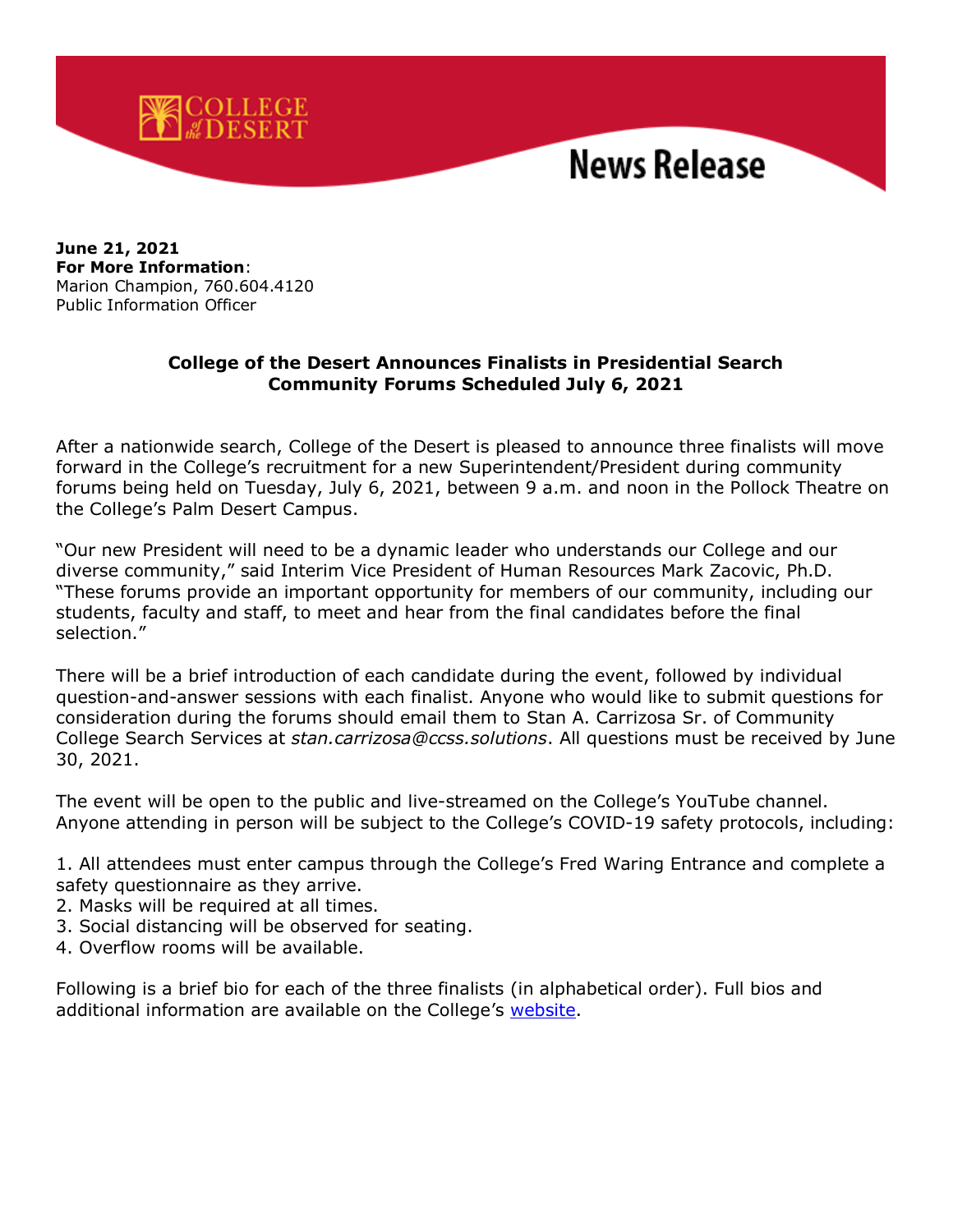

*Dr. Monica Flores Pactol is a native of the Coachella Valley. Growing up in Palm Desert, she attended both Indio High School and College of the Desert. She transferred to New Mexico State University to earn B.A. and M.A. degrees in Communication Studies with a focus on intercultural and organizational communication. Years later she completed a Ph.D. in Community College Leadership from Colorado State University.*

*Dr. Flores Pactol has 29+ years of experience in community colleges. She was an adjunct faculty member in Speech Communication at College of the Desert* 

*and a full-time tenured faculty member in Communication Studies at West Valley College. At West Valley College and Folsom Lake College she served in leadership roles including Directors of Cultural Diversity, the Bay Area Faculty Diversity Internship Project, Instructional Outreach, and as Dean of Instruction. For the last 6+ years, she has served as Vice President of Instruction at Folsom Lake College.* 

Dr. Monica Flores Pactol's forum presentation will be held between 11:00-11:45 a.m.



*Dr. Martha Garcia has been serving as a community college Superintendent/President since 2018. She previously served as Vice President for Student Services and Acting Vice President for Academic Services. Moreover, Dr. Garcia has developed a multitude of categorically funded programs that focused on serving underrepresented students. Through her successful grant writing competence, she has secured over 20 million dollars to support the creation of innovative programs and services. She has been employed in a California community college since 1999 and has held several positions under Student Services and Academic Services.* 

*Dr. Garcia earned a Doctorate of Education in Educational Leadership from San Diego State University, a Master's Degree in Educational Counseling from National University, a Bachelor's Degree in Criminal Justice Administration from San Diego State University and an Associate's Degree in General Major from Imperial Valley College.*

Dr. Martha Garcia's forum presentation will be held between 9:00-9:45 a.m.



*Dr. Annebelle Nery is Vice President of Instruction and Acting Vice President of Student Services at College of the Desert; working successfully with colleagues to serve the Coachella Valley for over 14 years in multiple capacities in student services, instruction, and institutional effectiveness and planning. She has been an integral part of higher education for 23 years: California community colleges for 17, administration for 13, executive-level management for 8 and a faculty member for 10.*

*Supported by Dr. Nery, the College has received state and national recognition in recent years. Under her leadership, many innovative and effective programs were founded including the College's highly acclaimed EDGE/plEDGE program, which is widely recognized as a best practice.*

*She earned her Ph.D. in sociology with emphases in statistics and organization and race, class and gender studies at the University of California, Riverside. A first-generation college student with Spanish as her first language, Dr. Nery is an equity advocate with significant work in social justice. Her guiding principle is to ensure student success is at the center of all decision-making.*